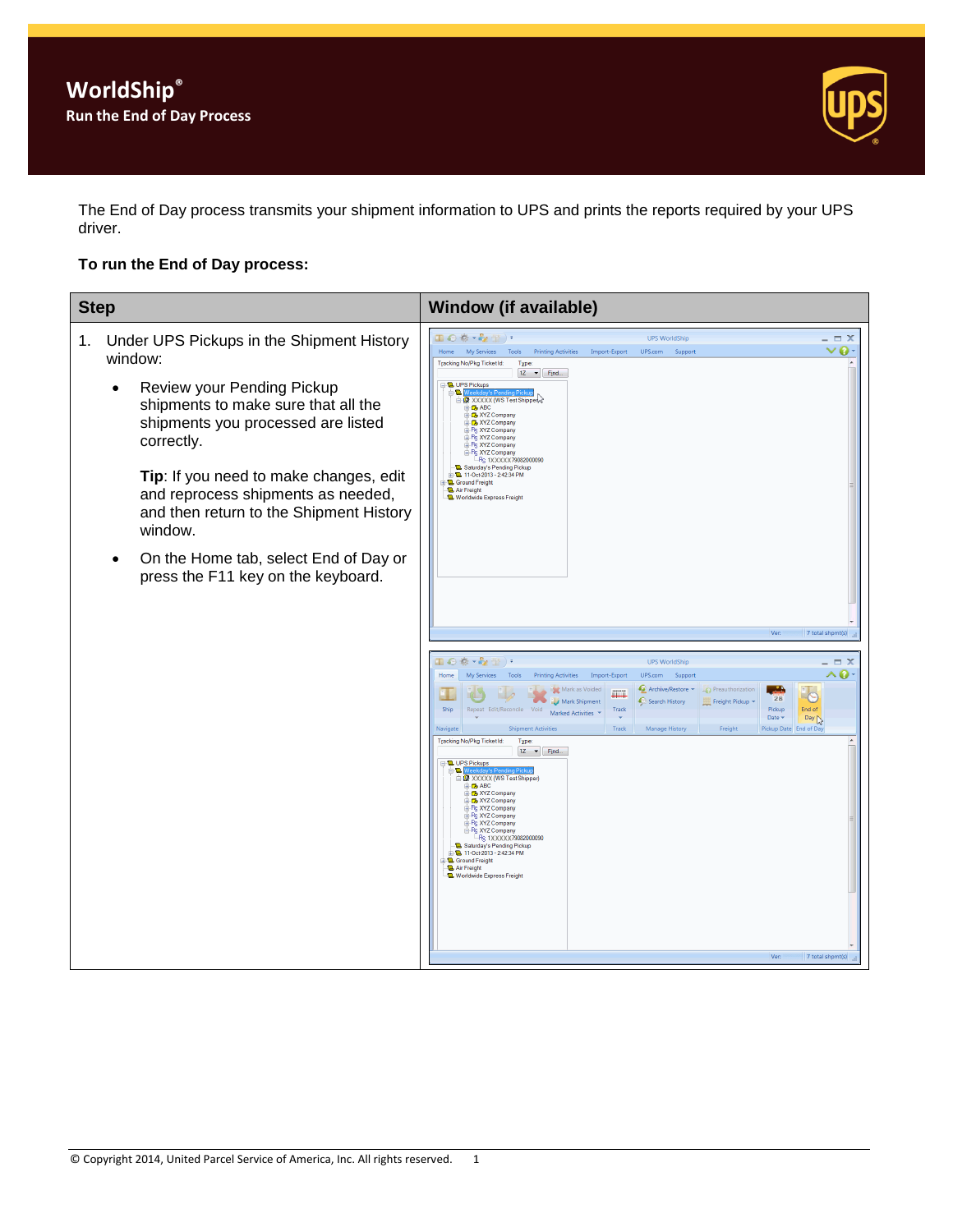

| 2.<br>appears. | The End of Day Processing window                                                                                                                            | End of Day Processing<br>$\mathbf x$<br>Are you ready to close the pickup dated 18-Oct-2013 and send the shipment information to UPS?     |
|----------------|-------------------------------------------------------------------------------------------------------------------------------------------------------------|-------------------------------------------------------------------------------------------------------------------------------------------|
|                | If Future Date Processing is on, this window<br>asks, "Are you ready to close the pickup<br>dated dd-mmm-yyyy and send the shipment<br>information to UPS?" | By selecting the Yes button, you agree to the UPS Tariff/Terms and Conditions.<br><b>Terms and Conditions</b>                             |
|                | If Future Date Processing is off, this window<br>asks, "Are you ready to close today's<br>shipping and send the shipment information                        | $\mathbf{N}$ o<br>Yes                                                                                                                     |
|                | to UPS?"                                                                                                                                                    | $\mathbf{x}$<br><b>End of Day Processing</b>                                                                                              |
|                | Click the Yes button.                                                                                                                                       | Are you ready to close today's shipping and send the shipment information to UPS?                                                         |
|                |                                                                                                                                                             | By selecting the Yes button, you agree to the UPS Tariff/Terms and Conditions.<br><b>Terms and Conditions</b><br>No<br>Yes                |
| 3.             | If Future Date Processing is on, the Select<br>Active Pickup Date window appears.                                                                           | 7<br>$\mathbf x$<br>Select Active Pickup Date:                                                                                            |
|                | Click the down arrow and select the<br>active pickup date.                                                                                                  | Please select the date on which your shipments will be picked up by<br>UPS. For help on this feature, please click the Help button below. |
|                | Click the OK button.                                                                                                                                        |                                                                                                                                           |
|                |                                                                                                                                                             |                                                                                                                                           |
|                |                                                                                                                                                             | .18- Oct-2013<br>Friday                                                                                                                   |
|                |                                                                                                                                                             | Cancel<br>Help<br><u>о</u> к                                                                                                              |